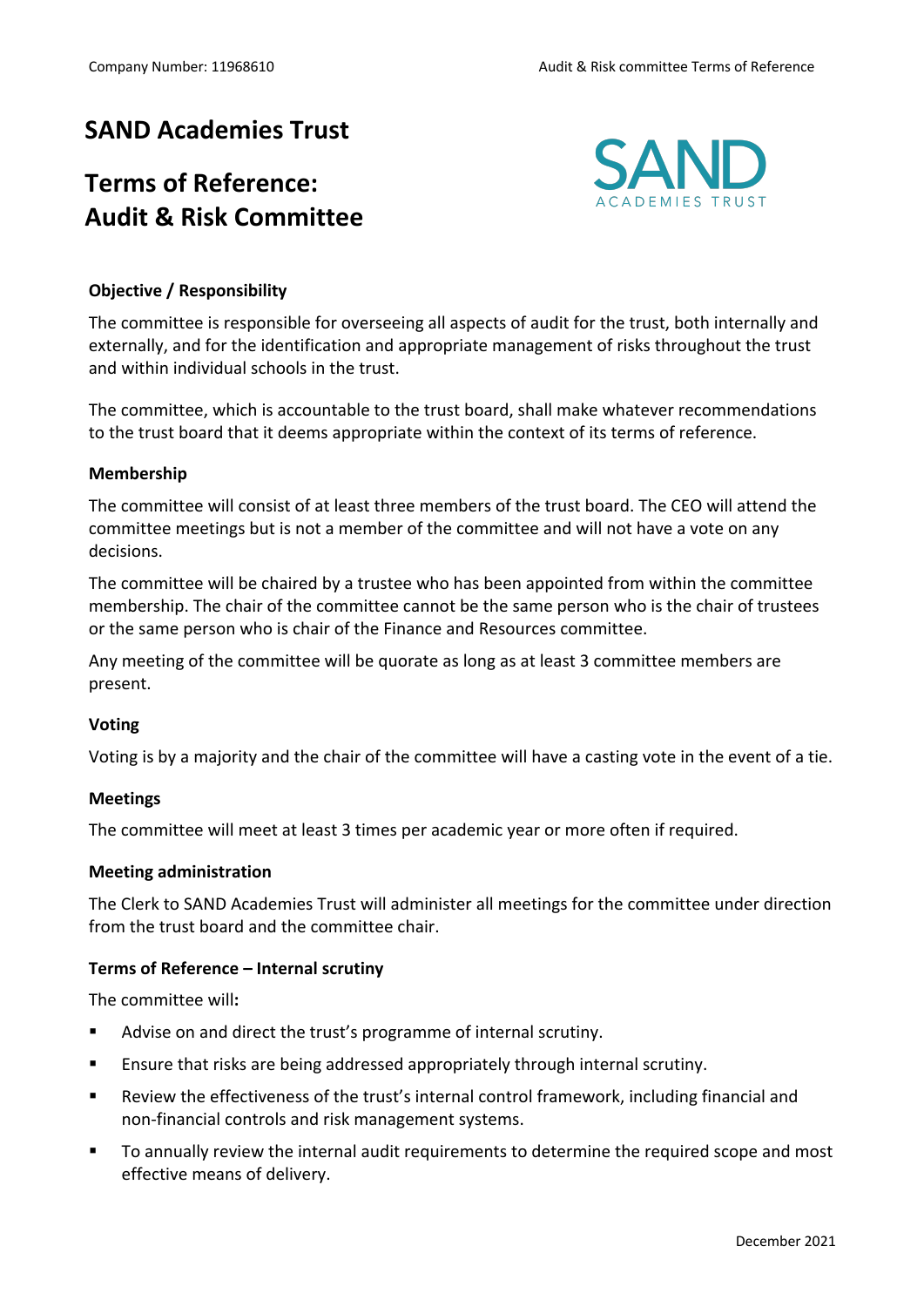- To ensure that the internal audit function is adequately resourced including access to external specialists when required.
- § To review and monitor management's responsiveness to internal audit findings and follow up on any recommendations.
- To monitor the effectiveness of the internal auditors.
- § To advise the board on the appointment, reappointment, dismissal and remuneration of the internal auditors.

## **Terms of Reference – External audit**

- Review the external auditor's plan each year.
- Review the annual report and accounts.
- Review the auditor's findings and actions taken by the trust's managers in response to the findings.
- Assess the effectiveness and resources of the external auditor to provide a basis for decisions by the trust Members about the auditor's reappointment, dismissal or retendering.
- § Discuss with the external auditor, before the audit commences, the nature and scope of the audit and review the auditor's quality control procedures and steps taken by the auditor to respond to changes in regulatory and other requirements.
- § Produce an annual report of the committee's conclusions to advise the trust board and Members, including recommendations on the reappointment or dismissal or retendering of the external auditor, and their remuneration.

## **Terms of Reference – Risk Management**

- § To review the assessment of the overall population of risk within the risk register, including any changes and risks which are identified for the trust as a whole and within the individual schools, in accordance with the Academy Trust Handbook.
- Regularly review the Risk Register in conjunction with other committees and report to the board throughout the year. The Risk Register is to identify the major threats to the successful operation of the trust, and incorporate an action plan to identify risk mitigation measures.
- To provide assurance to the trust board that risks are being adequately identified and managed.
- § To review the operation of the Code of Conduct for trustees and local governors, the Code of Conduct for staff and for procedures such as detecting fraud or whistleblowing.
- Ensure there is adequate insurance cover in place for the trust.
- Ensure the trust effectively monitors any conflicts of interest or related party transactions.

## **Terms of Reference – other**

- Review the committee's membership on an annual basis and ensure that it has appropriate skills and relevant experience.
- Review and approve any trust policies which have been delegated to the committee in accordance with the trust's policy review schedule.